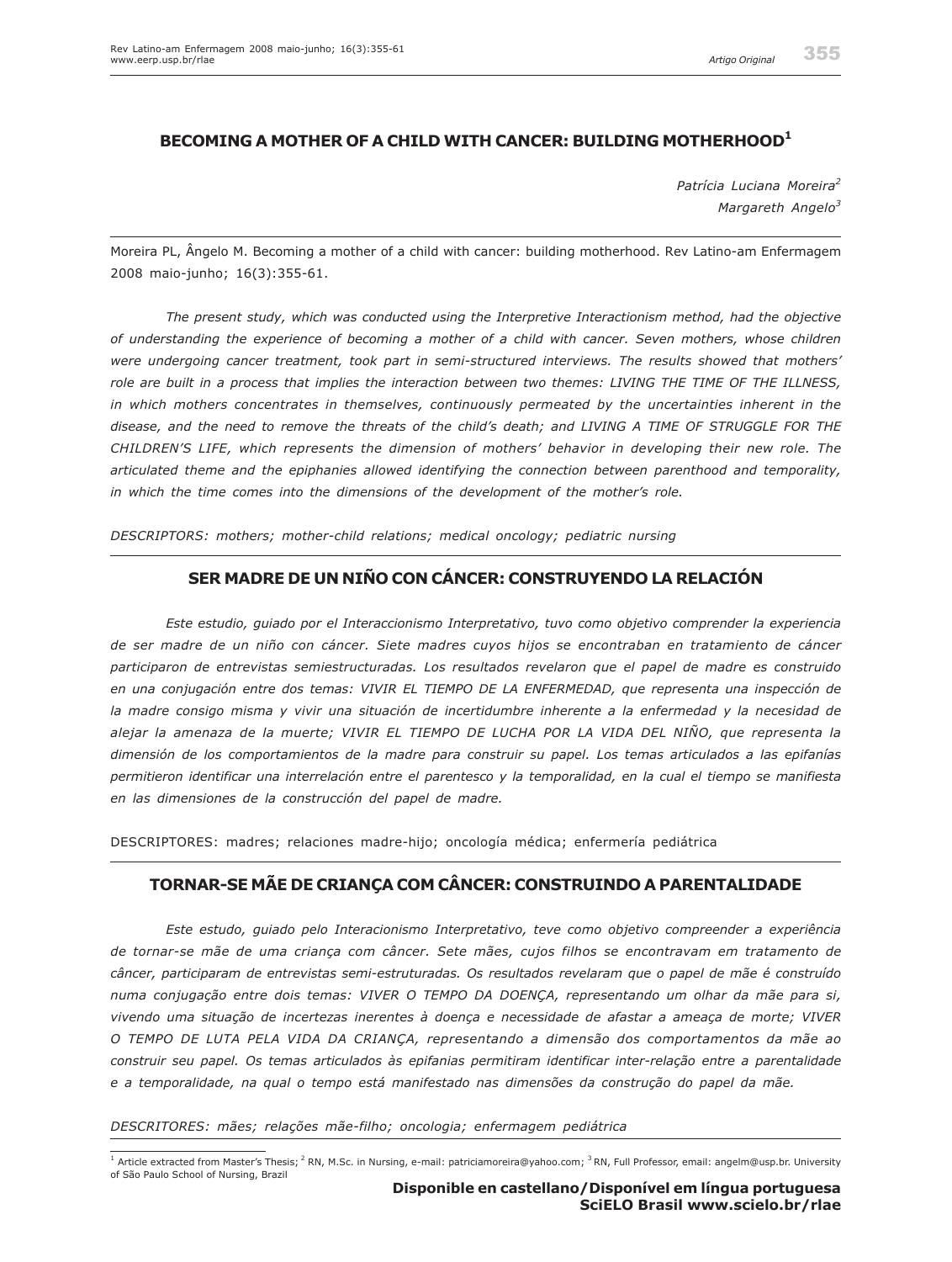### **INTRODUCTION**

*C*hildren and adolescents with cancer are a group of people who have the uncontrolled proliferation of cells in common and that, with early diagnose and treatment in specialized centers, present a cure rate of approximately 80%. Due to the complexity of the disease and treatment, life of children and their family go through several transformations, and it is necessary to adapt to a new routine and demands that become part of the every day life of the  $f$ amilies $<sup>(1)</sup>$ .</sup>

In many studies in the area of Pediatric Oncology, mothers are identified as the main source of support and generally take care of children who are sick. Alteration in the biography and the transition of being a mother of a healthy child to being mother of a child with cancer demands a redefinition of selfidentity and the role of mother after confirming diagnosis of their children $^{(2)}$ .

Mothers are considered the axes of family structure, and they control raising and educating children, caring for the house and for the health of family members. The role of care taker is expected from them and they have to take care of themselves. To perform this role, mothers ended up creating strategies, such as changing working hours, and giving up their jobs for the sake of the domestic routine and children's demands<sup>(3)</sup>.

Parenthood in the context of children's cancer is justified by the relevance of understanding the dimensions involving the experience of *being a mother* of a child with cancer. Parenthood is a complex process, not only as a biological relationship result, but also the process of becoming a father and a mother<sup>(4)</sup>. According to the literature, being a mother is *playing the role of mother*, a multidimensional role encompassing dimensions in the family relation such as closeness, support, monitoring, communication, and acceptance<sup>(4-5)</sup>.

Parenthood can also be defined as the ability to offer care and an environment that enable an excellent growth and development to any human being. The term "family" can be broadly used as a reference in the social environment in which parenthood is conducted $(6)$ .

Traditional approach investigates psychological and social aspects of the disease in childhood, representing parenthood in terms on how parents adjust to their children's disease $^{(2)}$ . Regarding the experience of mothers in living with their children's

cancer, the perspective of care demands thinking on how they take up the responsibility of being mothers facing their children's disease, before focusing on their psychological suffering<sup>(7)</sup>.

Thus, considering issues involving being a mother of a child with cancer, the questions of the survey that guided this study were: regarding children cancer, what would be the dimensions of being mothers in the experience of the diagnosis of cancer in their children? What are the meanings mothers give to their children's disease? How mothers experience their roles in this situation?

We believe that for care, it is essential to understand the experience of having a child with cancer, the meaning given to the disease, to treatment, and to the impact on the family routine, and mothers have to continue playing their roles as mothers. This understanding can give us elements to guide more precisely actions to help and support mothers as people and active subjects in this process. Thus, this study aimed at understanding the experience of *becoming mothers* of children with cancer.

## **THEORETICAL AND METHODOLOGICAL REFERENCE**

Symbolic Interactionism was the theoretical perspective of this study, whose main ideas were based on the process of interaction, in which individuals are active and learn to give meaning to things, valuing the meaning human beings give to their experiences. The meaning of things results or emerges from the social interaction human beings establish with each other<sup>(8)</sup>. As a methodological reference, we have chosen Interpretive Interactionism whose objective is to obtain dense and detailed descriptions of experiences biographically important that changed meaning and way people act. These significantly important life experiences receive the name of epiphanies, interaction moments that influence directly the way individuals will act with and in their context. Interpretation is a process that searches for a meaning of an event or experience<sup>(9)</sup>. Considering mothers in the situation of their children's cancer, interacting with other people, with the disease, and with themselves, we believe that the interaction perspective will enable, through interpretation, to know and understand the reality of being mother of a child with cancer defining and writing their history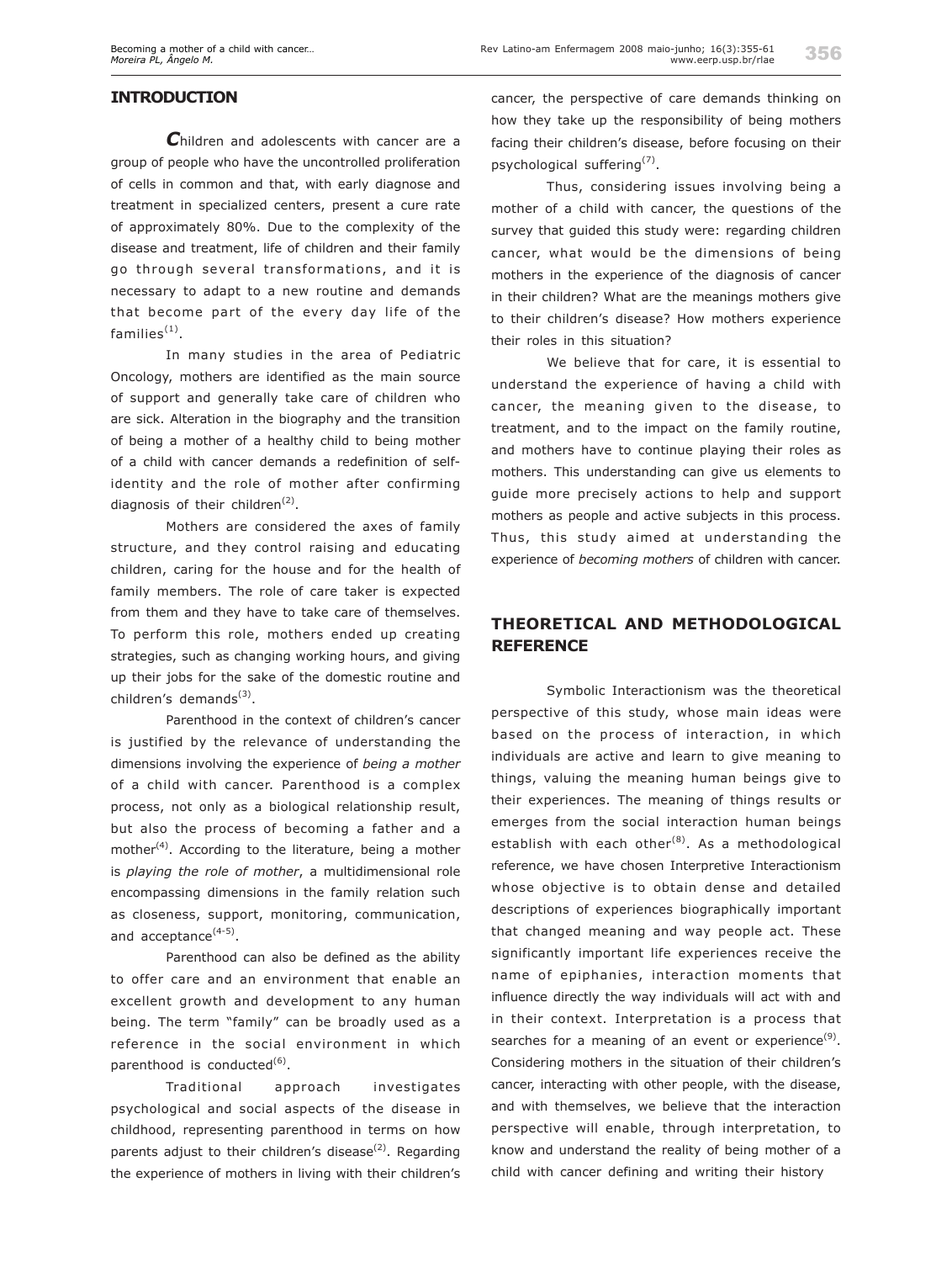*Ethical aspects*: All aspects present in Resolution CNS 196/96 were observed. Before we started the process of data collection, the project was submitted to examination and was approved by the Ethical Research Committee of the Nursing School at the University of São Paulo. After this, we have requested authorization of the institution of the Pediatric Oncology Institute - IOP, in the city of São Paulo, that allowed data collection in the place. Acceptance of the participants in sharing their stories was made official through Informed Written Consent.

*Participants of the study*: Seven mothers of children undergoing cancer treatment took part in the study. Mothers were between 24 and 41years old, six were married and one was a widow. All of them had children undergoing chemotherapy at the time of interview; they were the ones with the children during treatment. Three mothers were coming from other states. Two mothers developed professional activity outside the household and one in the household. The others had left their activities to stay with their children during treatment. The number of participant mothers was not previously determined. Data collection was performed at the time we realized the absence of new data, and the development and densities in the category were achieved.

*Data collection*: Data collection was guided by the Biographic method and occurred in the period from December 2005 to April 2006. The strategy to obtain data was semi-structured interview guided by the question*: "Please, tell me about your experience of having a child with cancer."* Narratives were totally recorded and transcribed after interview was performed.

*Data analysis:* For data analysis, steps recommended by Interpretive Interactionism were followed<sup>(9)</sup>. The stages of this method are: defining the issue in study; deconstruction and critical analysis of the conceptions of the phenomenon; understanding the phenomenon, located and placed into the context; reduction of the phenomenon, isolating it in the context in which it occurred through finding and isolating key sentences; building the phenomenon, articulating data again from the meaning coming from the previous sentence; contextualization, placing the phenomenon back in the context, interpreting it and giving it meaning.

Thus, after transcription of interviews and reading biographic narrative of mothers, the experiences reported were broken into small sentences, enabling identification of experience units.

From a detailed process of understanding semantic load, and the evidences contained on the narratives, experience units are compared one with another with its meaning on the experience, according to their similarities and differences. Units connected by the same meaning were grouped, allowing for identification of categories and subcategories. Comparison and integration of categories articulated on the experience allowed to identify themes and sub themes that revealed meanings and experiences in the universes forming these experiences. Last, when we understood how the construction of the role of mothers appears in the experience of becoming a mother of a child with cancer, we could identify the moments that were intensively remembered. These moments that carry feelings that will never be forgotten are called revealing moments, or epiphanies, and bring a redirection to mothers' lives and to the construction of their role facing the cancer of their children.

#### **RESULTS**

Comprehension and analysis of categories and subcategories allowed for 2 themes to be identified: *LIVING THE TIME OF THE ILLNESS,* formed by the sub themes BECOMING A MOTHER OF A CHILD WITH CANCER and TAKING THE RISK OF TREATMENT, and *LIVING A TIME OF STRUGGLE FOR THE CHILDREN'S LIFE*, formed by the sub themes PREPARING FOR A TIME OF BATTLE and FIGHITING FOR THE CHILDREN'S LIFE.

*LIVING THE TIME OF THE ILLNESS:* Reveals a conversation of mothers with themselves, a view of themselves as mothers. The inner work of mothers in this new condition starts with acceptance that their children have cancer and is continuously marked by uncertainties of the disease and the need to remove the idea of death of the children. DISCOVERING ONESELF AS MOTHERS OF CHILDREN WITH CANCER it is to *live the time of diagnosis,* experiencing a sudden change, and facing the threat the disease represents to their children's life. Despite all this, mothers try to recover their balance to start the difficult path of cancer. Discovering oneself as mothers of children with cancer is *Not wanting to waste time,* revealing the need for acting fast to remove the possibility of losing their children. It is also *living the uncertainty regarding treatment* that represents doubts of mothers about the disease, on how to act and take care of their children, and about the future of their children. In this time of discovery, mothers perceive that it is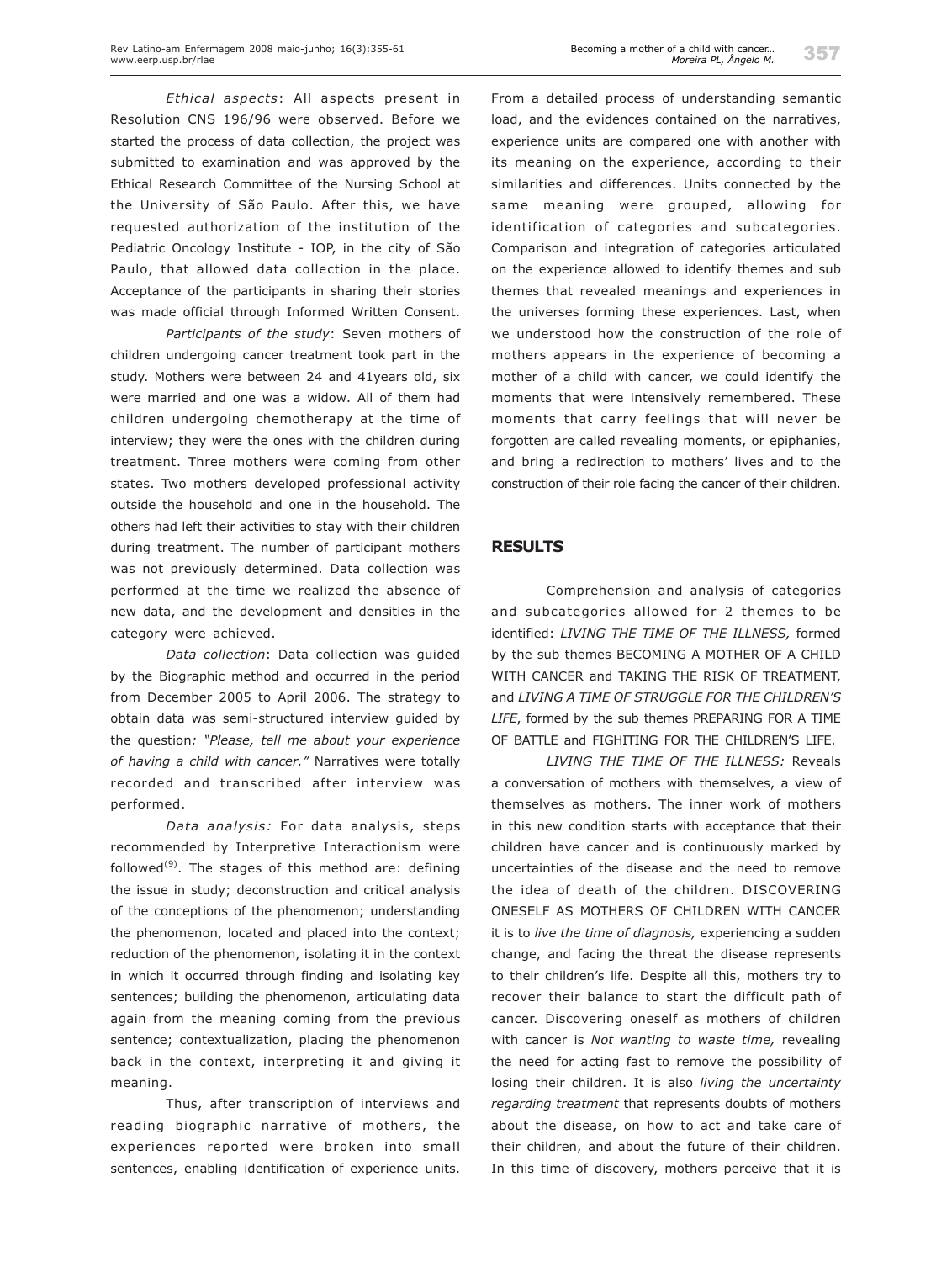necessary to *accept the idea of being a mother of a child with cancer*, adjusting to a new situation and going on with their journey.

*Then, that thing of diagnosis came, changing from one hospital to another, thus, being in contact with other mothers that I met and adjusting to the idea of being, mother... Many children are healed and others unfortunately are not, but then each case is one case. But for me, now we are used to the situation, but in the beginning it was very, very hard and it is still hard, but it is harder in the beginning... It was like that ... (Mother 6)*

*LIVING THE TIME OF THE ILLNESS* is a time of TAKING RISKS WITH THE TREATMENT, this was their only option regarding the possibility of losing their children. Mothers live a *Time of fear* that represents a time of darkness, in which what will happen next is a doubt. Taking risks with treatment is *experiencing a feeling of helplessness*, since when they see their children suffering, mothers notice there are things they would like to do to relieve this suffering but they cannot. To live the time of the disease, you must *live the present*, focusing on now. It entails a decision of mothers on how to use best the time they have with their children, and each day is a new opportunity to fight. At the same time, they must *believe that the time of the disease will end,* that their children one day will be free from the disease. The hope they will beat the disease is the anchor for them not to give up, encouraging their decisions.

*Even though you only see darkness, this tunnel, of bad things, things that give you no hopes, you really can believe that in the end, after everything you go through, in the end there will always be light. And this light will be huge, will bring happiness, everything you think is lost, you will see that nothing is lost, you just have to search for, trust, believe, give yourself, that you will beat the disease, the you can do everything. (Mother 3)*

*LIVING A TIME STRUGGLING FOR CHILDREN'S LIFE*: This shows the dimension of mothers' behaviors, that are expressed in the interactions with themselves, with their children and with all the elements involved in the experience of their children's disease, showing the construction of their role as mothers of children with cancer. It represents the search of mothers for PREPARING THEMSELVES TO A TIME OF BATTLE*,* a difficult time brought by the disease. Mothers try to *know the enemy*, that is, know more about cancer, searching for important elements to get strong. As they get to know the disease, they also get to meet people experiencing it. This gives them hope and makes them realize they are not the only one struggling. Preparing themselves for a time of battle is a time of *making choices*. The life of their children

and the new demands of the disease are the focus of attention and trigger all the decisions, demanding a reorganization of roles and redirecting life. Children are the priority in this time of battle, it is necessary to choose a safe place to treat children based especially on the safety the institution gives to mothers, children, and the family.

*Because I know about the disease, I mean, when I found out, I did not think twice, I came to S.P (São Paulo), I knew my younger daughter would be ok, there is my mother, my sisters, there are many people to taker care of her there (...) I mean, I only thought about her at the time, I did not think about my job that I left, I did not think about anything, nothing... She was my only idea. The objective was her, it was to live here with her healed, I believe she is, I did not think, I did not get worried about my job, I really did not think. So much so, that when I came here, I knew there was a support center. When I came here, my husband was concerned: "You are crazy, you will go there, you do not know about the structure there". I looked at him and I said: "Look, P., I can be there seated on a chair next to my daughter, but as long as I bring her back healed! This for me is no problem at all!" When I arrived here and saw all this structure, it was nothing like he expected, so much so, that he came too, he saw how good the structure was, there was a support house if I wanted to stay there...( Mother 5)*

STRUGGLING FOR THE CHILDREN'S LIFE represents the behaviors of mothers when they are next to their children all the time and *experience the battle together with their children***.** Mothers try to be with them at all times in their battle against cancer. Mothers try to be near and available for children at all times of the treatment, becoming full time mothers, with no rest, and living their lives for the needs of their sick children. Struggling for the children's' life is also *protecting the children* from the threats of the disease. Their care is a special care, protecting the integrity of children, and enabling them to continue living their cancer history. To protect the children, mothers observe the details, even those details that would probably not be noticed before the disease. When they are struggling against the disease, mothers notice that it is essential to *be a support to the children*, expressing several behaviors of mothers to prepare their children for the battle against cancer. This means not allowing them to be discouraged, making them strong to the battle, and giving the necessary subsides for them to face the disease and not give in, keeping the faith that everything will be ok. Mothers talk to children about cancer and treatment, without lying or hiding the facts, and being aware on how and when to talk about the disease. To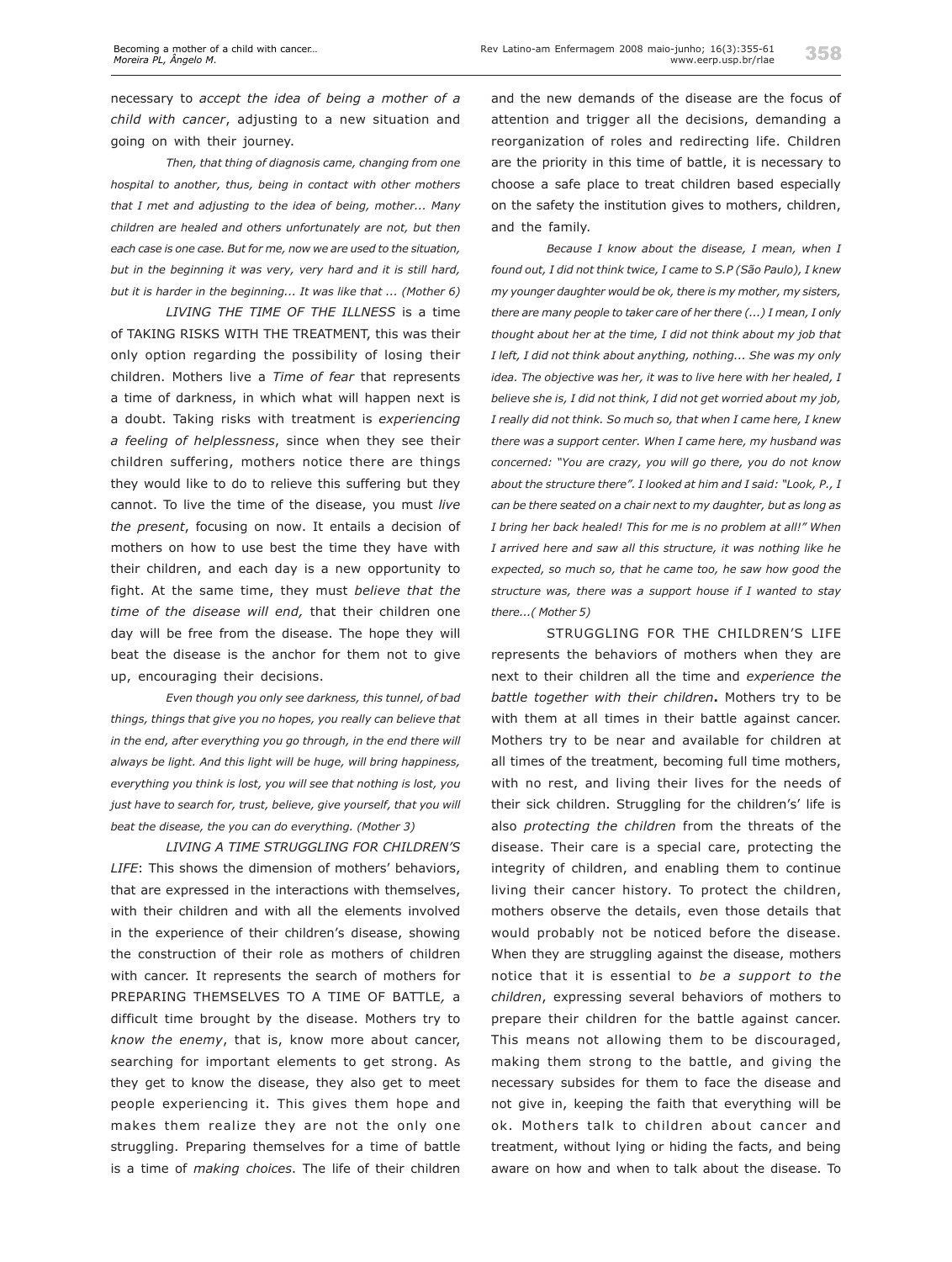fight, mothers realize they need to *get strong for the battle*. They get strength in the faith in God, and in the hope of a time without the disease. Mothers take up the struggle for their children's life, keeping themselves tough and believing they can stand all that suffering. They feel they can overcome any barrier to be next to their children, but for that, they need to take care of themselves and their family. Thus, when they experience the struggle for their children's life, protecting and being a support for them, aiming at getting strong and getting their children strong to fight the disease, mothers can *feel more like mothers.* They can give themselves to their children, doing their best, and overcoming any obstacles there may be to see their children well. Everything they do is not because they have to, but because of the love they have for their children. Their love seems to increase and become stronger than it was before the disease. This love, together with the desire of not wanting their time with their children to get to an end, make them act and fight together with their children.

*(...) I try to; I am a very positive person, always thinking about the best, always thinking that everything is going to be fine. I will not tell you that this is easy, it is not easy. But the struggle is huge, we have to be strong all the time, even to give them strength, because they need it. (...) So, when I told T. what she had, I told her like that, she was seven and I said: You have a disease, I did not hide anything, I said: you have cancer, it is not easy to heal as a cold, a cold is much easier... It will be a bit hard, but we are going to take care of you, and we will win. (...) It was really a time that I got closer to T. because when children are healthy, we give love, we talk, we have always been very close, but when you are going through such a situation, I think you get closer... Especially being here, my whole time is for her! (...) I always start giving support to her, trying to guide her in everything she needs, explaining everything I can to her, and taking care of her things, her diet. Taking care of myself as well, because I have to (Mother 7).*

When we try to understand the experience of being mothers of a children with cancer, we realize there is a interlink between parenthood and temporality, that is, between becoming full time mothers and playing the role of mothers and the time which is one of the essences in the construction of this role. Thus, the following epiphanies could be identified:

NOTICE THAT THEIR TIME WITH THE CHILDREN IS THREATENED: When they receive the diagnosis of their children's cancer, mothers notice that not only the life of their children is threatened by the disease, but also their time as mothers of that children is under risk. From that moment, all decision making process take part, together with several actions of the mothers to prevent their time with their children to be over.

DECIDING THAT THIS IS THE TIME OF THE CHILDREN: When they see their children's life under risk, mothers face a situation where it is essential to establish a priority to their lives, that will be the focus of concern and that will lead to all decision making. Deciding that this is the time of the children is to decide that they will be the most important thing in their lives and in the family, so that every body can get ready for the hard time that is coming.

FIGHTING FOR THEIR CHILDREN GEARED BY LOVE: Mothers believe that fighting for their children's life is their duty as mothers. They are in the front line, meaning they will take up the fight together with children, geared by their love as mothers, as if that was also their battle, living the experience in full. This is a time of sacrifice, where mothers try to do everything they can to keep children as far away as possible from the danger the disease represents.

The way these revealing moments are expressed in the experience of being mothers of children with cancer is represented in the Figure 1.



Figure 1 - Becoming mothers of children with cancer: building a parenthood

#### **DISCUSSION**

Parenthood was the anchor in the search for understanding being mothers of children with cancer, considering that being a mother is to play the role of mothers. We have noticed that time is revealed as one of the essences of parenthood. Time and parenthood are expressed by the behaviors of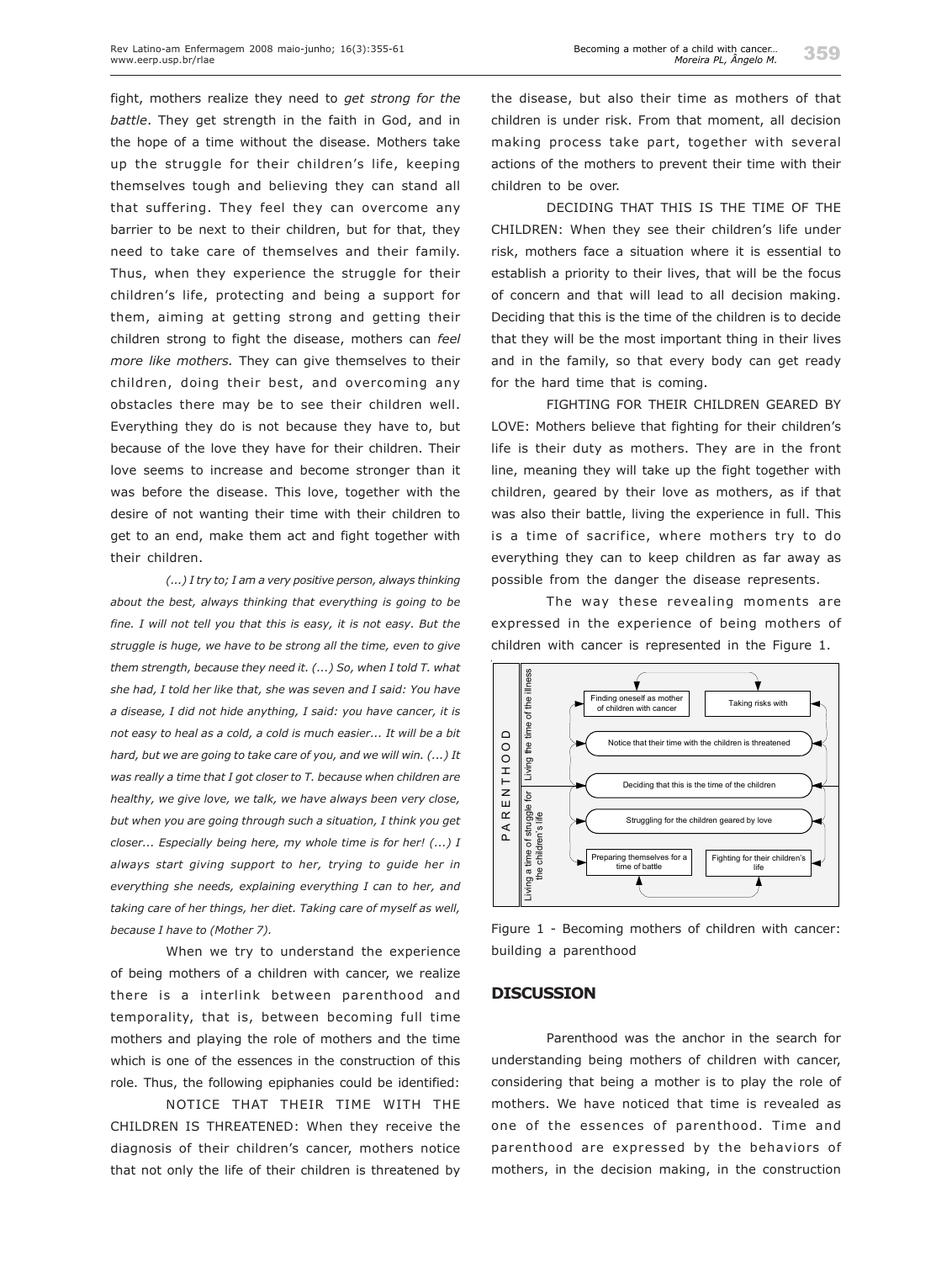of their role, and in the meaning given to the disease and to being mother. Temporality is present on the threat the disease represents on their time with the children; in the decision making, and in the reorganization of mothers considering the time of the disease and the children; and in the time in which the focus of their life is fighting for their children's life, performing the role they believe it is theirs.

The essence of maternity was expressed in contextual factors such as the disease threatening the life and the commitment of mothers to take care of their children. For mothers caring for children that died of AIDS, taking care of their children was what they could do as mothers, listening and answering to the call of their conscious to do what they believed to be their duty as mothers, women, and human beings<sup> $(10)$ </sup>. Protective care is part of all actions of mothers with children, and to give it, mothers feel the need to control the situation<sup>(11)</sup>. In our study, this conscious call is experienced by mothers when fighting for the life of children. Their duty as mothers is present in their actions and in their role as mothers performed by the meaning they give to being mothers of children with cancer. Protecting the children entails also an intense surveillance, and the protective care is mediated by time. In the present study, mothers, when fighting for their children's life performing the role of mother, try to protect their children all the time, keeping them from any worsening to their condition and possibility of loss. In the interrelation between parenthood and time, protecting their children is a strategy for that time as mothers not to end.

Becoming mothers of children with cancer can be considered a transition experience. Transitions in people's lives may be planned or occur unexpectedly. Transitions in life may be many and have been described as paths in which people face changes<sup> $(12)$ </sup>. The experience in transition may occur due to changes in health situation and in the disease of individuals, and are considered complex and multidimensional, and time is among their priority. Transition is extension of time that starts with the first signs of change, it flows through a period of instability, confusion and anguish and it ends with a new beginning or a period of stability $(13)$ .

Living the diagnosis of children with cancer is a sudden and unplanned experience, thus the role of mothers, which is not static, needs to be reviewed, building a new role according to the unexpected. The experience of being mothers of children with cancer is a break in their biography. The time of experiencing

their children diagnosis and discovering oneself as mothers of children with cancer is marked by instability of a life invaded by the disease. As time goes by, mothers decide to take risks with treatment understanding that this is the time of children and to fight the disease. They do everything they can to remove the threat of death represented by the disease.

According to the assumptions of Symbolic Interactionism, we understand that the role of mothers is multidimensional and is expressed by their behaviors with the objective of removing the possibility of losing their children. Meanings they give to cancer are expressed by the actions, reflections, reorganizations, decisions, and responsibilities. From the moment mothers define their situation as mothers of children with cancer interacting with the "self" and the others, their actions start, that is, they perform their duties with the objective of fighting for the life of their children all times.

### **FINAL CONSIDERATIONS**

Considering the lack of evidences on the literature focusing on the understanding of the multidimensional role of mothers and the construction of parenthood in the experience of becoming mothers of children with cancer, we believe this study may contribute to build a new thinking on this experience. Results show how mothers, even suffering due to the situation of their children's disease, follow their journey as mothers and face the struggle against cancer with their children. New surveys may and must be performed in this sense, aiming at building knowledge on parenthood in the situation of the disease.

"In the adventure of each family, it comes to us, sometimes only as a pit stop. It would be good for them if, just as the inn on the middle of the road, they could find someone waiting to serve them, relieve their suffering, where they could reestablish themselves, regaining their strength to continue with the path $''^{(14)}$ . Understanding the experience lived by mothers of children with cancer in building parenthood gives elements that may bring about actions to help and support care of nursing in pediatric oncology more precisely. We believe that these actions may meet the real needs of mothers and ensure living this experience fully in the complex path of children's cancer.